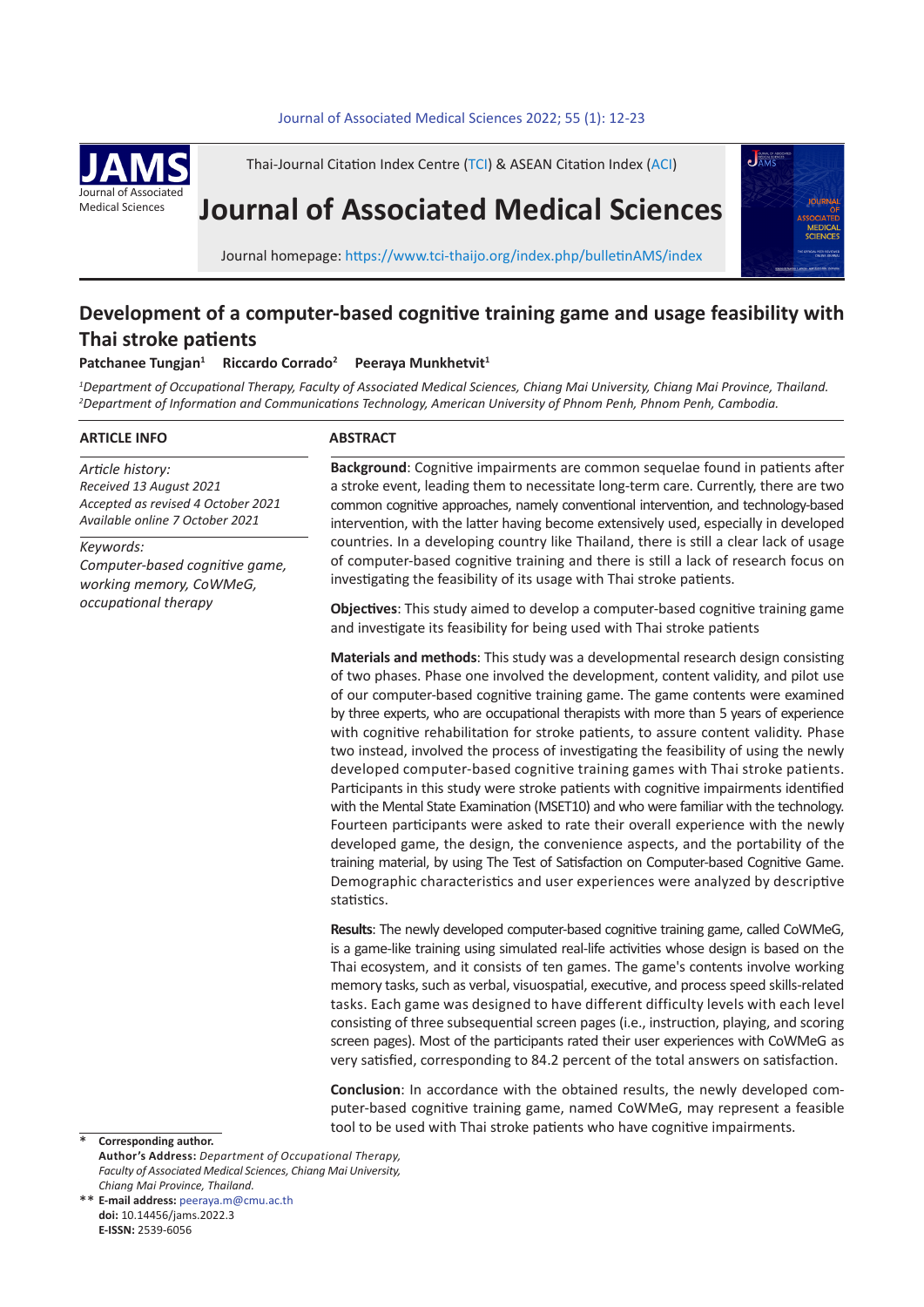#### **Introduction**

Stroke is the highest leading cause of morbidity and mortality among non-communicable diseases in Thailand<sup>1</sup> and one of the major causes of death and disability worldwide.<sup>2</sup> Wolfe estimated that by 2023, 30 percent of the world population will be affected for the first time by a stroke, with approximately 65 percent of stroke patients being functional dependent after one year.<sup>3</sup> Adults and elderly people are those in the segment of the population more affected by stroke.<sup>4,5</sup> The study of Yi et al,<sup>5</sup> highlighted a higher number of stroke cases occurring in people aged 40 and above. In addition, considering the segment of the population aged 55 years old and older, the number of stroke cases is currently on the rise, with the number of registered stroke events doubling every 10 years.<sup>4</sup> These previous findings were confirmed also in Thailand where the average age for stroke patients was found to be 65 years old.<sup>6</sup> In general, stroke can cause physical dysfunctions, language communication issues, and cognitive impairments.<sup>7</sup> Cognitive impairments after a stroke had been confirmed happening with a probability that ranges between 20 percent to 70 percent depending on patient status.<sup>8</sup> In addition, research studies have shown cognitive impairments as a significant predictor for occupational limitations.<sup>9, 10</sup> In fact, stroke patients usually are required to undergo cognitive rehabilitation and long-term care due to their issues related to the stroke event. $11$ 

Regarding cognitive rehabilitation, it may be divided into two techniques: conventional and computer-based.<sup>12</sup> Conventional training usually includes manual exercises like paper-pencil tasks whereas computer-based training includes computerized cognitive rehabilitation and game-life programs. In the research field, paper-pencil and table-top tasks are currently the most common cognitive training in Thailand.<sup>13-15</sup> However, in recent years, many research works have employed computer-based training for cognitive rehabilitation, especially in developed countries. $1^{2, 16 \cdot 18}$  Prior to the adoption of computer-based intervention, computer -based training was only considered an option for cognitive training, and it was not extensively used. $11, 19$  The increasing usage of computer-based intervention in the healthcare sector may be explained by the digital transition that is currently happening all around us, including in many professional settings, like the health one. The portability and easiness of interaction with touchscreen devices have opened new doors of opportunity for deploying touch-screen solutions also in the segments of the population usually less tech-savvy, like the older generation. Even though elderly people are less likely to use technology than younger people, $20$  they have become more open to accepting it and more familiar with it, $21$  also due to the exposure and interaction with relatives and family members more tech-savvy. However, it is important to keep in mind that not every technology-based intervention would be suitable for being used indistinctly, especially with elderly people, due to a wide array of age-related issues.<sup>20</sup> In this regard, the study of Fager and Burnfield offered interesting insights on patients' experience with using technology for their inpatients' rehabilitation.<sup>22</sup> In the specific, the participants in their study stated that using games and mobile technologies motivated and supported them

throughout the therapeutic intervention they underwent. In general, it can be said that games are usually related to fun and enjoyable experiences and thus they motivate people in desiring to play, without realizing that they are training.

Considering Thailand, based on our literature review, there is only one prior research study related to the occupational therapy field currently present in the body of literature,<sup>23</sup> where the researchers adopted technology-driven solutions to create computer-based cognitive training for stroke patients: CogTA-Tab. This application focused on the training of different cognition spheres such as attention, memory, and executive functions. CogTA-Tab consists of a total of fifteen cognitive games with different difficulty levels. In the aforementioned study, fifteen stroke patients underwent a CogTA-Tab training for 6 consecutive weeks, 3 times per week. The results of the study showed a significant improvement in cognitive functions (*p*<0.05). However, regarding its design, even though the researchers tried to introduce sensory information such as sounds, pictures, numbers, and symbols into the training application, few elements such as score or sound feedback represent an area of improvement for CogTA-Tab. Specifically, sensory information like feedback represents an important factor in a game-like activity. According to the definition of a game by Juul, $24$  games usually require players to put in their efforts for earning an outcome like a score, which represents feedback of performance. Using feedback, such as a visual score and verbal feedback may help improve a person's self-awareness, functional task completion, and fulfill individual satisfaction on performance, as stated in Schmidt et al.<sup>25</sup> Thus, aiming to fill the gap in previous research work,<sup>23</sup> we designed a computerbased cognitive training game by adding some elements of gamification such as verbal and score feedback and by creating three subsequential screen pages for each level (e.g., instruction, playing, and outcome pages). Additionally, we designed a computer-based cognitive game tailored specifically around the Thai ecosystem (i.e., Thai language, culture, and common activities in Thailand) capable to be user-friendly also for elderly people. In summary, the aims of this research study were to develop a computer-based cognitive training game for stroke patients with cognitive impairments and to investigate its usage feasibility with Thai patients.

#### **Materials and methods**

This research adopted a developmental research design and it consists of two phases: development and pilot use phase, and user experience phase. In the development and pilot use phase, we adopted the modified development process guideline of Benson and Clark.26 In the user experience phase, we investigated the feasibility of our computer-based cognitive training game for being used with Thai stroke patients with cognitive impairments. More details on each phase can be found following.

#### **Phase 1: Development of computer-based cognitive training game and pilot use**

The objective of this phase was to develop the computer-based cognitive training game following specific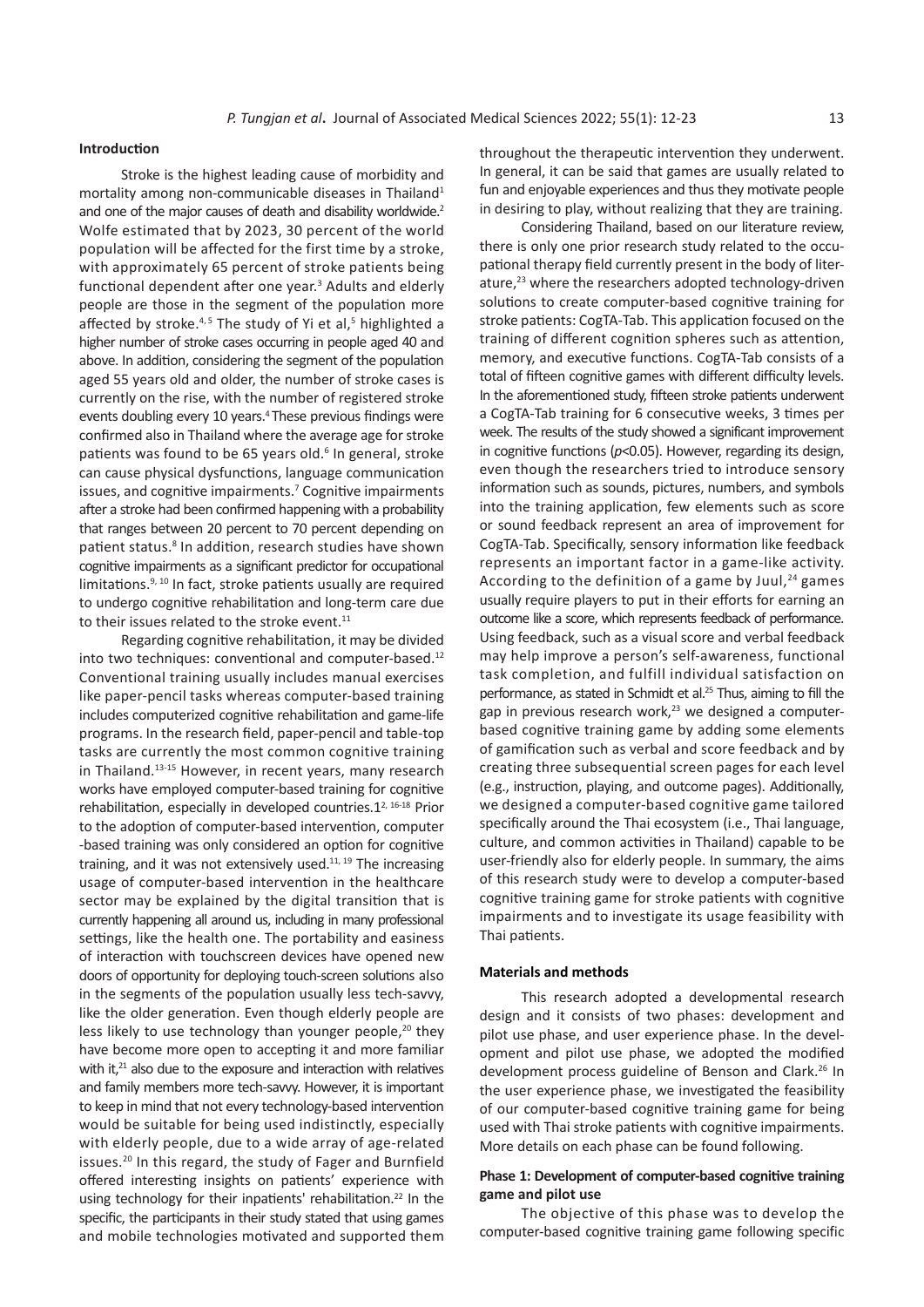steps, namely planning, construction, and quantitative evaluation. In addition, during the development and pilot use phase, we also adopted a co-design approach, an approach that encourages to add in the process stakeholders who could offer holistic perspectives.<sup>27, 28</sup> In our case, the group of stakeholders involved in the study included the research team, occupational therapists, academics staff, one information technology engineer, a team of game developers, and stroke patients.

**Planning step**: In this step, we reviewed the related research studies, theories, and frameworks. This research study adopted the Dynamic Interaction Model for framing dimensions related to the cognition sphere (i.e., person, environment, and activities) and the Model of Human Occupation (MOHO) as a framework for understanding the desire of a person in engaging in activities.<sup>29, 30</sup> We decided to focus on the working memory sphere because it is commonly affected by stroke events and, additionally, there are many research works currently present in literature that highlighted the effectiveness of working memory training.<sup>11, 18, 31-33</sup> The game contents of the computer-based cognitive training game were identified based on the previous research work and theory and included verbal tasks, visuospatial tasks, executive tasks, and processing speed tasks.<sup>34-38</sup> Finally, we identified a set of simulated real-life activities related to the Thai culture, language, and in general, the Thai ecosystem. The deliverable of this step was the game contents of the computer-based cognitive training game created by using simulated real-life activities tailored to the Thai ecosystem.

**Construction step**: In this step, three experts examined the game contents included in the computer-based cognitive training games. These three experts are occupational therapists with more than 5 years of experience with cognitive rehabilitation for stroke patients, both in the practical field (2 experts) and in the academic field (1 expert). The Index of Item-Objective Congruence (IOC) from the content validity was equal to congruence (i.e.) from the content validity was equal to comments were recorded as galuentes for the million of the difference in the million of the computer-based cognitive training to the computer-based cognitive trainin oro 1.00, which malcated that the game contents were the revision of the computer-based cognitive training well-<br>well-congruent with its objectives.<sup>39</sup> Next, we revised the The deliverable of this step was the fully devel game contents following the experts' advice. Before developing the computer-based cognitive training game into its application, phase 1 can be seen in Figure 1. the different stakeholders, including the research team, the different stakeholders, including the research team,

information technology engineer, and game developers, met for providing their perspectives and offering their suggestions regarding the user interface design. At the end of this step, we had the computer-based cognitive training game application. We developed the game for being used on an Android Samsung Galaxy Tab S6 Lite tablet (screen-wide 10.4 inches). We opted for a tablet as a therapy tool due to its portability, touch screen solution, relatively low cost, and large availability on the Thai market. These characteristics made a tablet solution suitable for this research work's goals. For developing the computer-based training game application, the cross-platform game engine 'Unity' (version 2020.1.0) was used. Unity is a well-known engine for game development.<sup>40</sup>

**Quantitative evaluation step**: In this step, we conducted a pilot use of the computer-based cognitive training game application on a tablet with five stroke patients who were familiar or had previous related experience with using technology tools (e.g., laptop, tablet, and smartphone). Participants were recruited from Buriram Hospital, Thailand, during the month of December 2020. Participants were first-time stroke patients and had cognitive impairments identified by the MSET10, with cut-off scores at ≤14 for no education; at ≤17 for primary school level; and at ≤22 for a higher level of education. Additionally, participants with visual and communication impairments were not included. Five stroke participants, who had cognitive MSET10 scores ranging between 12 and 22, were asked to play the computer-based cognitive training game 3 times, 30-45 minutes for 1 week. After finishing to play in each level of each game, participants were asked to rate the difficulty of every level in terms of time countdown, gameplay, and ames. These three experts are occupational therapists overall graphic interface including clarity of objects adopted e than 5 years of experience with cognitive rehabilitation in the levels. The questions were presented in the form of e patients, both in the practical field (2 experts) and <br>
a Likert scale ranging from 1 (very easy) to 5 (very hard). ademic field (1 expert). The Index of Item-Objective During the playing sessions observation phase, notes and <br>45 Minutes were asked to rate to rate to rate to rate to rate to rate to rate to rate to rate to rate to rate comments were recorded as guidelines for the final minor revision of the computer-based cognitive training game. The deliverable of this step was the fully developed comproche marries suppositions. The fighted comments were also the demonstrate of this step mas the range decreased comments following the experts' advice. Before developing puter-based cognitive game (COWMeG). The flowchart phase 1 can be seen in Figure 1.



*Figure 1. Flow chart of the development process of the computer-based cognitive training game (CoWMeG).*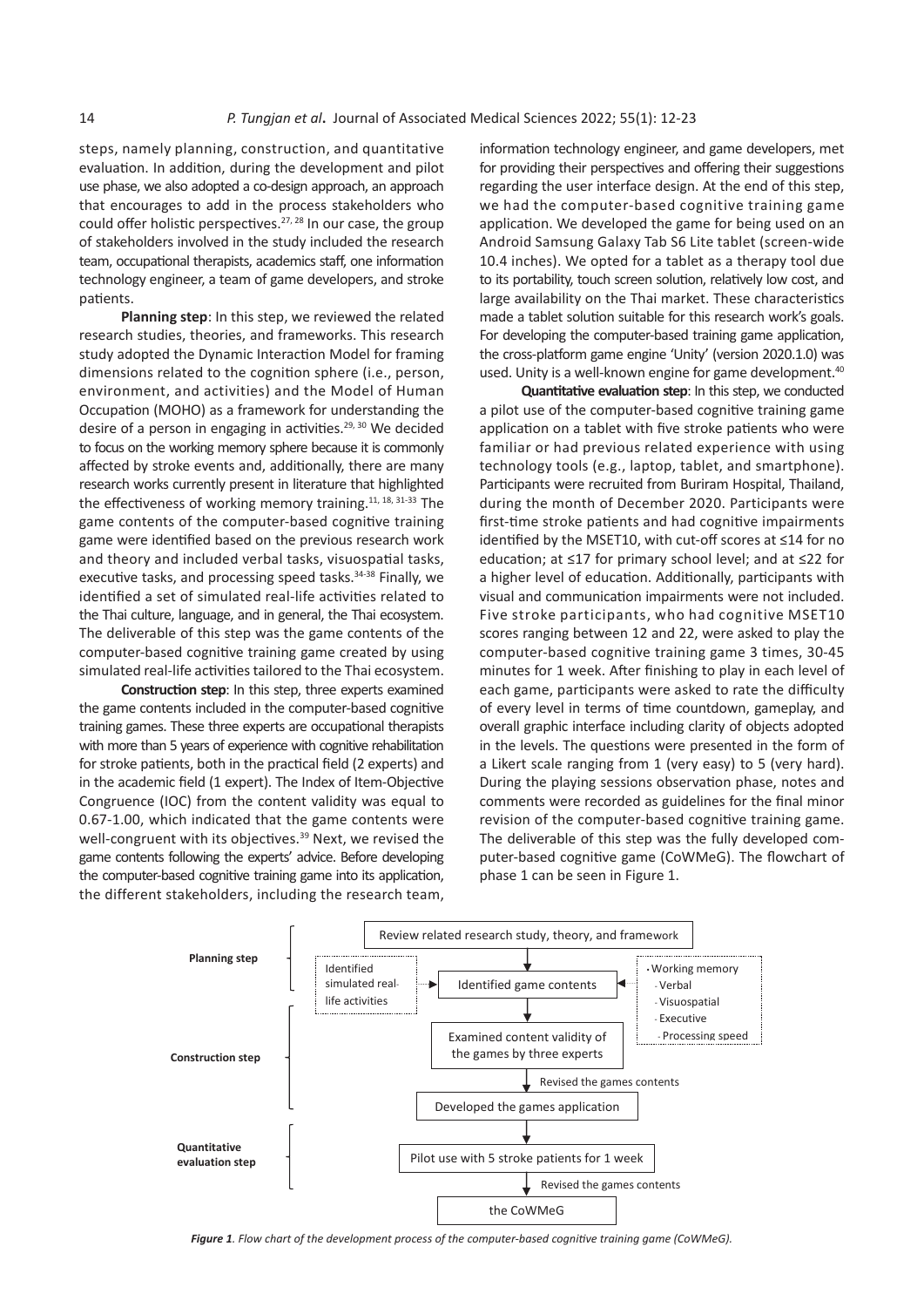#### **Phase 2: Investigation of user experience**

This phase aimed to investigate the usage feasibility of CoWMeG with Thai stroke patients. The chosen sample size of this phase was based on the previous research work of Muskens et al, $41$  where the authors developed an entertainment application for elderly people with physical and cognitive impairments. The fourteen participants were recruited from Buriram Hospital, Thailand, between February and April 2021. The selection criteria of the participants were the same as in the pilot use process. The participants were asked to play CoWMeG 3 times per week, 30-45 minutes, for 2 weeks following the guidelines for using CoWMeG. Then, the participants were asked to rate their user experience with playing CoWMeG by using the Test of Satisfaction on Computer-based Cognitive Game which was developed by the authors.

#### **Instruments**

There were two assessment instruments used in this study; the Mental State Examination (MSET10) and the Test of Satisfaction on Computer-based Cognitive Game. The MSET10 was used to screen patients who had cognitive impairments. It consists of 10 questions whose scores range from 0 to 29 which the lower the score indicates the higher cognitive impairments. The cut-off scores depend on the level of education: at ≤14 with no education, at ≤17 in the education level of primary school, and ≤22 in the education level of higher than primary school. The psychometric properties of the MSET10 showed high sensitivity and specificity.<sup>42</sup>

The Test of Satisfaction on Computer-based Cognitive Game was used to investigate the user experience with the computer-based cognitive training game. The test was developed and modified based on previous research works.<sup>15</sup> The test includes questions related to 4 different aspects: 1) overall experience: including enjoyment, quality, and satisfaction; 2) design of the games: including satisfaction with score and verbal feedback, clarity of pictures, clarity of sounds, and clarity of text; 3) portability of training material: including size, shape, weight, and durability of the tool used (tablet); and 4) convenience aspects: including setting up, laying aside, and maintenance. The questions were provided in the form of a Likert scale ranging from 1 (very unsatisfied)

to 5 (very satisfied).

#### **Statistical analysis**

Demographic characteristics and user experience of participants were analyzed using descriptive statistics. Demographic characteristics of participants included gender, age, education, diagnosis, affected side, stroke onset, and the MSET10 scores. These characteristics were analyzed to obtain quantities such as frequency, percentage, mean, standard deviation, and maximum and minimum. The user experience was reported as a percentage.

#### **Results**

In this section, we present the results of the computer-based cognitive training game and user experience. Further details can be found following.

#### **The computer-based cognitive training games: CoWMeG**

CoWMeG is a computer-based intervention that consists of a total of ten working memory games involving verbal, visuospatial, executive, and processing speed tasks. Each game may involve more than one task. For example, in game 10, the gameplay involves both visuospatial and processing speed tasks (see Table 1). In addition, each game contains different difficulty levels, ranging from easy to hard, with an increasing number of stimuli (to remember) according to a higher difficulty level. CoWMeG is considered as a game-like training, created on the definition of the game from Juul, <sup>24</sup> where players need to put their efforts into earning an outcome like a score. In addition, CoWMeG adopts simulated real-life activity games, where the type of activities or stimuli included in the games were chosen based on Thai culture, language, and environment. Specifically, each of the games was created relying on common real-life activities, such as cooking, using a phone, or interacting with a home-like environment. Each activity was created recalling elements commonly found in Thailand, such as typical Thai foods and ingredients, animals common in Southeast Asia, in addition to using Thai language and alphabet across the game. These choices aimed to offer a virtual experience that could resemble a Thai user's familiar environments.

|                                                                           | <b>Number of</b> | <b>Working memory skills</b> |                     |                  |                         |
|---------------------------------------------------------------------------|------------------|------------------------------|---------------------|------------------|-------------------------|
| The computer-based cognitive training games: CoWMeG                       | <b>levels</b>    | <b>Verbal</b>                | <b>Visuospatial</b> | <b>Executive</b> | <b>Processing Speed</b> |
| Game 1 Shopping                                                           | 5                |                              |                     |                  |                         |
| Game 2 Measure your speed                                                 | 3                |                              |                     |                  |                         |
| Game 3 Making omelet with pork menu                                       | 3                |                              |                     |                  |                         |
| Game 4 Making fried rice menu                                             | 4                |                              |                     |                  |                         |
| Game 5 Making clear soup with tofu, glass noodle, and<br>minced pork menu | 3                |                              |                     |                  |                         |
| Game 6 Remembering the objects in a bedroom scene                         | 3                |                              |                     |                  |                         |
| Game 7 Catching animals                                                   | 3                |                              |                     |                  |                         |
| Game 8 Remembering by eyes and listening by ears                          | 3                |                              |                     |                  |                         |
| Game 9 Telephone                                                          | 3                |                              |                     |                  |                         |
| Game 10 Selling food by customer's order                                  | 3                |                              |                     |                  |                         |

**Table 1** Ten games of the computer-based cognitive training game and its representative working memory skills.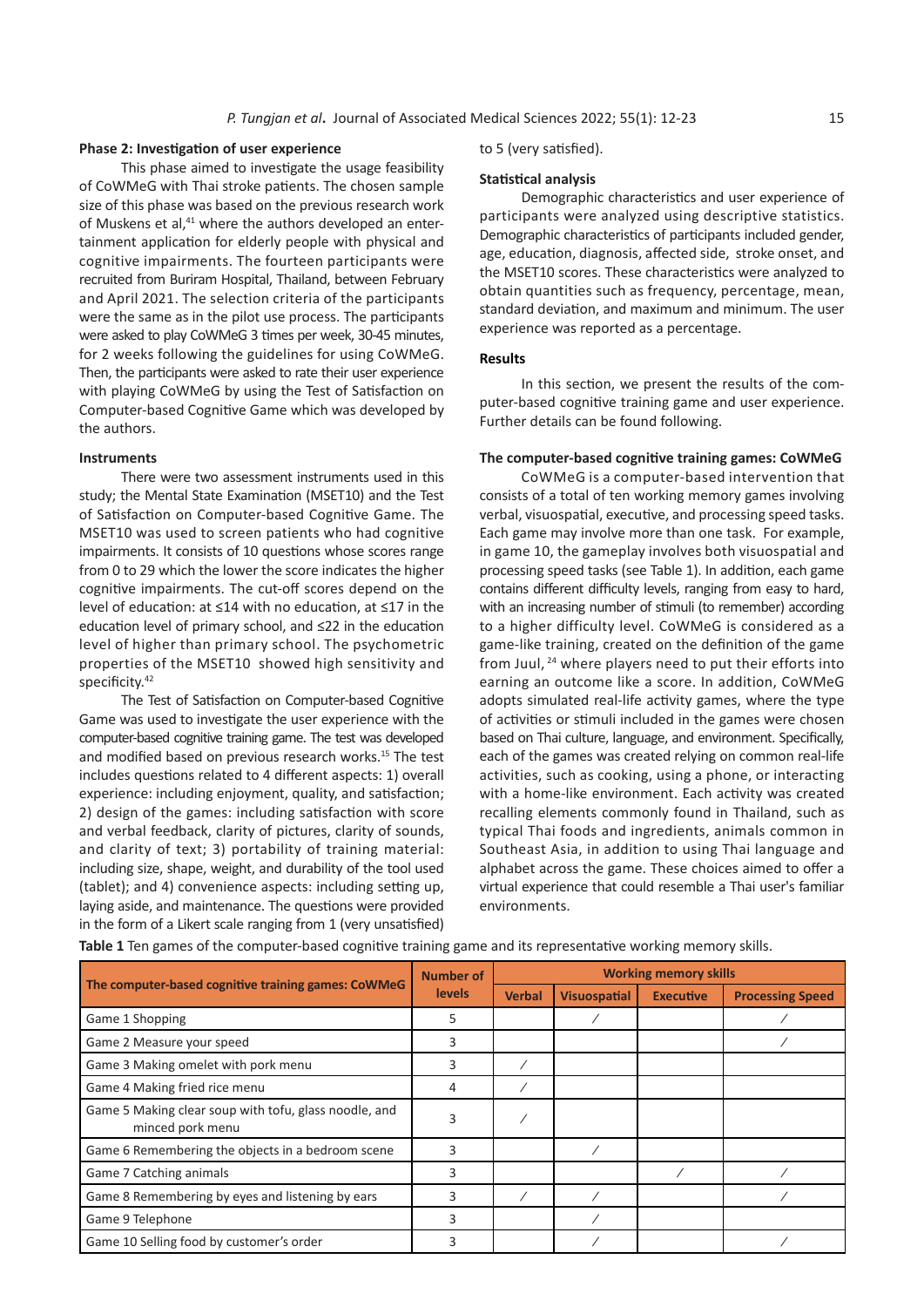Regarding working memory tasks of the CoWMeG (i.e., visuospatial, verbal, executive, and processing speed tasks), participants were asked to engage in different tasks, described following.

#### **Working memory tasks:**

Visuospatial tasks involve visual memorization. For example, in game 6, the player was asked to remember some bedroom-related objects (e.g., bed, curtain, clock, frame) that were shown in a specific sequence and in a specific position in the presented bedroom scene. After this initial phase, the player was presented with the same scene, filled with many objects, included those previously visualized. Thus, the player had to select only the previously presented objects, following the correct order, touching them on the screen accordingly.

Verbal tasks involve verbal memorization. For example, in game 3, the player was asked to remember some ingredients (e.g., oil, eggs, sauce), listed verbally, for preparing a specific meal. Sequentially, the player had to select, following the right order, each ingredient shown as an icon on a table in the center of the screen presented together with other ingredients, for then dragging them into a cooking pan (visualized on the screen).

Executive tasks, like in game 7, require a player to select only the animals (e.g., fish, shell, octopus) belonging to the group of those living in the ecosystem represented with the background scene (e.g., underwater scene).

Processing speed tasks require participants to complete a specific task within a specific time. For example, in game 2, the player was presented with a scene (e.g., sky, jungle, or nature scene). The player was then required to memorize a specific sequence of two or more items (e.g., star-moon-starmoon) that appeared in the same scene (e.g., many stars and many moons). During the selection, the player was required to select all the items (disappearing on touch) on the screen following the right sequence previously presented, and within a specific time, until all the items (e.g., moons and stars) disappeared from the scene. Once the countdown reached zero, all the items collectively disappeared from the scene, indicating the end of the game.

#### **User interface design:**

Regarding the user interface design of the CoWMeG, it consists of three pages: the main page, the level page, and the subsequential screen page (see Figure2). On the main page, the player can choose the game to play (between game 1 and game 10). On the level page, the player can choose the levels of difficulty of each game. The subsequential screen page consists of the instruction page, the playing page, and the scoring page. The first screen page presents the instructions (for each level) presented to the player. Additionally, on this screen page, the stimuli, presented on the screen after a vocal instruction, need to be remembered by the player. The second screen page represents the actual playing phase, where the player needs to play and thus perform the level-required task. The last screen page refers to the outcome part, where the score of the player's performance on the task is shown. In addition to the visual score, sound feedback is provided, in the form of a sound such as 'well done', 'almost got the highest score', or 'please try again'. This overall user interface design of CoWMeG was based on the research team's needs and on the information technology engineer and game developers' suggestions. An example of the level page and the subsequential screen page can be seen in Figure 3.



**Main page**

*Figure 2. User interface design of the computer-based cognitive training game (CoWMeG).*



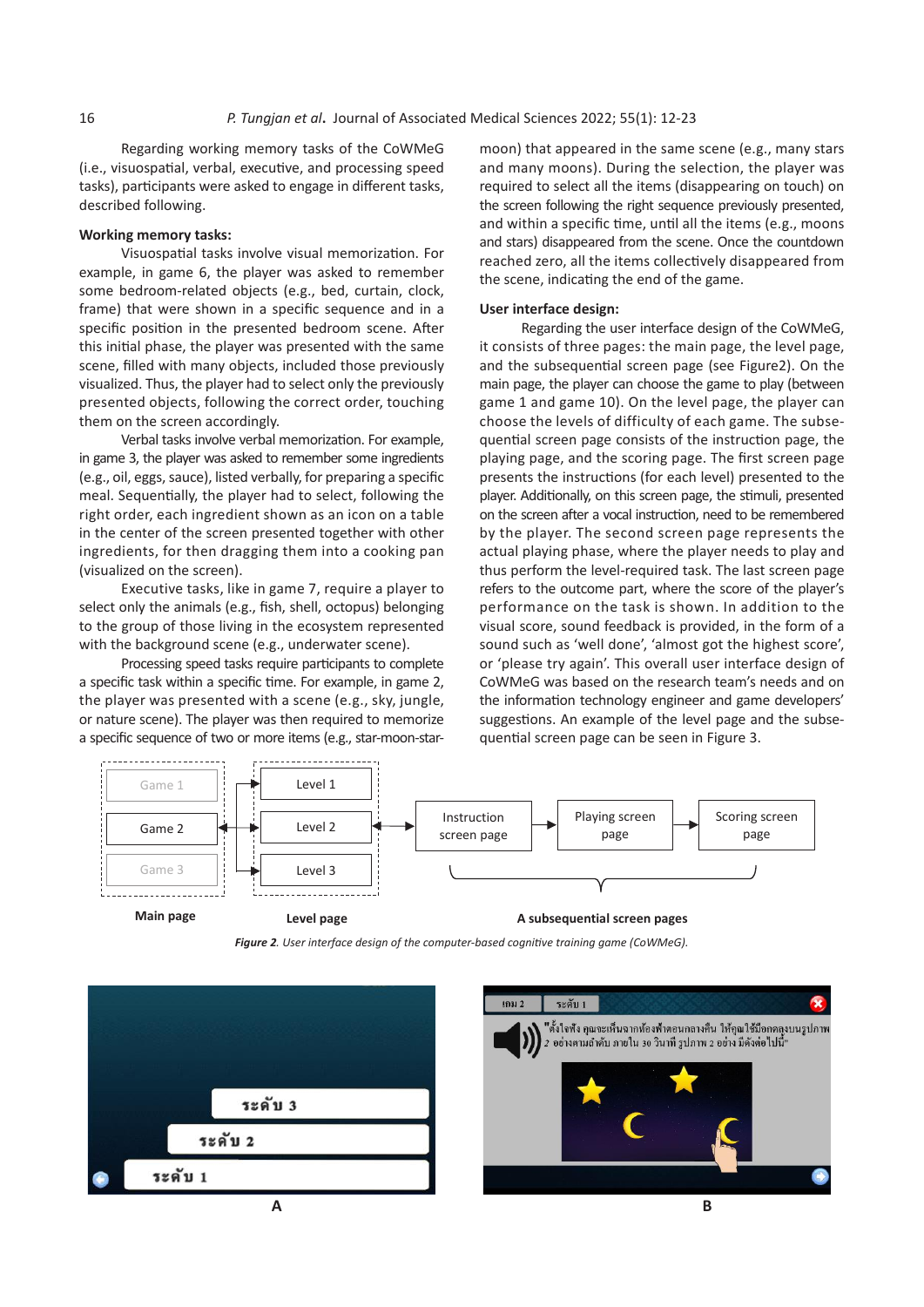

**Figure 3**. Example of sequential screen appearance for CoWMeG games. A: different difficulty levels page, B: Instruction page, C: Playing page, and *D: Scoring page.*

#### **User experience with CoWMeG**

first stroke patients. Most of the participants were male. with a mean of 60.57. The majority of the participants Further information can be seen in Table 2. For the user experience phase, we included fourteen The age of participants ranged from 44 to 70 years old,

of participants ranged from 44 to 70 years old, had a cognitive MSET10 score ranging between 13 to 22. reported to have elementary school education (50%, n=7), 5 participants (35.7%) reported a secondary school education level, and 2 participants (14.3%) a high school one. The participants Further information can be seen in Table 2.

participants reported to have elementary school education (50%, n  $\frac{1}{2}$ , n  $\frac{1}{2}$ , n  $\frac{1}{2}$ , n  $\frac{1}{2}$ , n  $\frac{1}{2}$ , n  $\frac{1}{2}$ , n  $\frac{1}{2}$ , n  $\frac{1}{2}$ , n  $\frac{1}{2}$ , n  $\frac{1}{2}$ , n  $\frac{1}{2}$ , n  $\frac{1}{2}$ , n

| <b>Demographics</b>  |                                 | The samples (n=14) |      |                   |                |  |  |
|----------------------|---------------------------------|--------------------|------|-------------------|----------------|--|--|
|                      |                                 | $\mathsf{n}$       | %    | (Mean±SD)         | <b>Min-Max</b> |  |  |
| Gender:              | Male                            | 10                 | 71.4 |                   |                |  |  |
|                      | Female                          | 4                  | 28.6 |                   |                |  |  |
| Age:                 |                                 |                    |      | $60.57$ (±8.30)   | 44-70          |  |  |
|                      | 35-49 years old                 | 2                  | 14.3 |                   |                |  |  |
|                      | 50-60 years old                 | $\overline{4}$     | 28.6 |                   |                |  |  |
|                      | 61-70 years old                 | 8                  | 57.1 |                   |                |  |  |
|                      | Diagnosis: Ischemic stroke      | 9                  | 64.3 |                   |                |  |  |
|                      | Hemorrhage stroke               | 5                  | 35.7 |                   |                |  |  |
|                      | Affected side: Right hemisphere | 7                  | 50   |                   |                |  |  |
|                      | Left hemisphere                 | 7                  | 50   |                   |                |  |  |
| Stroke onset (month) |                                 |                    |      | $4.71 (\pm 1.73)$ | $3 - 8$        |  |  |
|                      | The scores of MSET10            |                    |      | 17.29 (±3.29)     | $13 - 22$      |  |  |

35-49 years old 2 14.3 *Note: MSET10: the Mental State Examination, Max: Maximum, Min: Minimum, SD: Standard deviation*

After playing with CoWMeG for 2 weeks, fourteen and epict s participants were asked to rate their user experience in four the rating to<br>different areas. According to the results, most participants from 42 affected their total experience in the four different areas equal to 'very satisfied', corresponding to 84.2 percent of the total answers. The results for some of the questions but the fact that all participants rated their exper in the areas of overall experience and design of CoWMeG CoWMeG as ranging from neutral to positive experience and of enjoyment, quality, showing score/verbal feedback, clarity arated their experience as negative (represented as participants were asked to rate their user experience in four received a 100 percent 'very satisfied' rate (in the question of pictures, and clarity of sound), as can be seen in Graph 1 and 2.

with Cowmediate their experience on<br>the convenience aspect as 'very satisfied' with the same four different areas. According to the results, most participants rated the four total experience in the four p<br>percentage (85.7%) in all three questions (see Graph 3). The results in the area of portability of training material corresponding to 84.2 percent of the total answers Most of the participants rated their experience on

50 question within the portability category) depending on the question (see Graph 4). However, it is important to highlight depict slightly different rates, with most of the participants rating their experience equal to 'very satisfied', ranging from 42.9 to 85.7 percent (of the total answers for each the fact that all participants rated their experience with CoWMeG as ranging from neutral to positive experience (represented as 3 to 5 in the Likert scale) and no participant rated their experience as negative (represented as 1 to 2 in the Likert scale).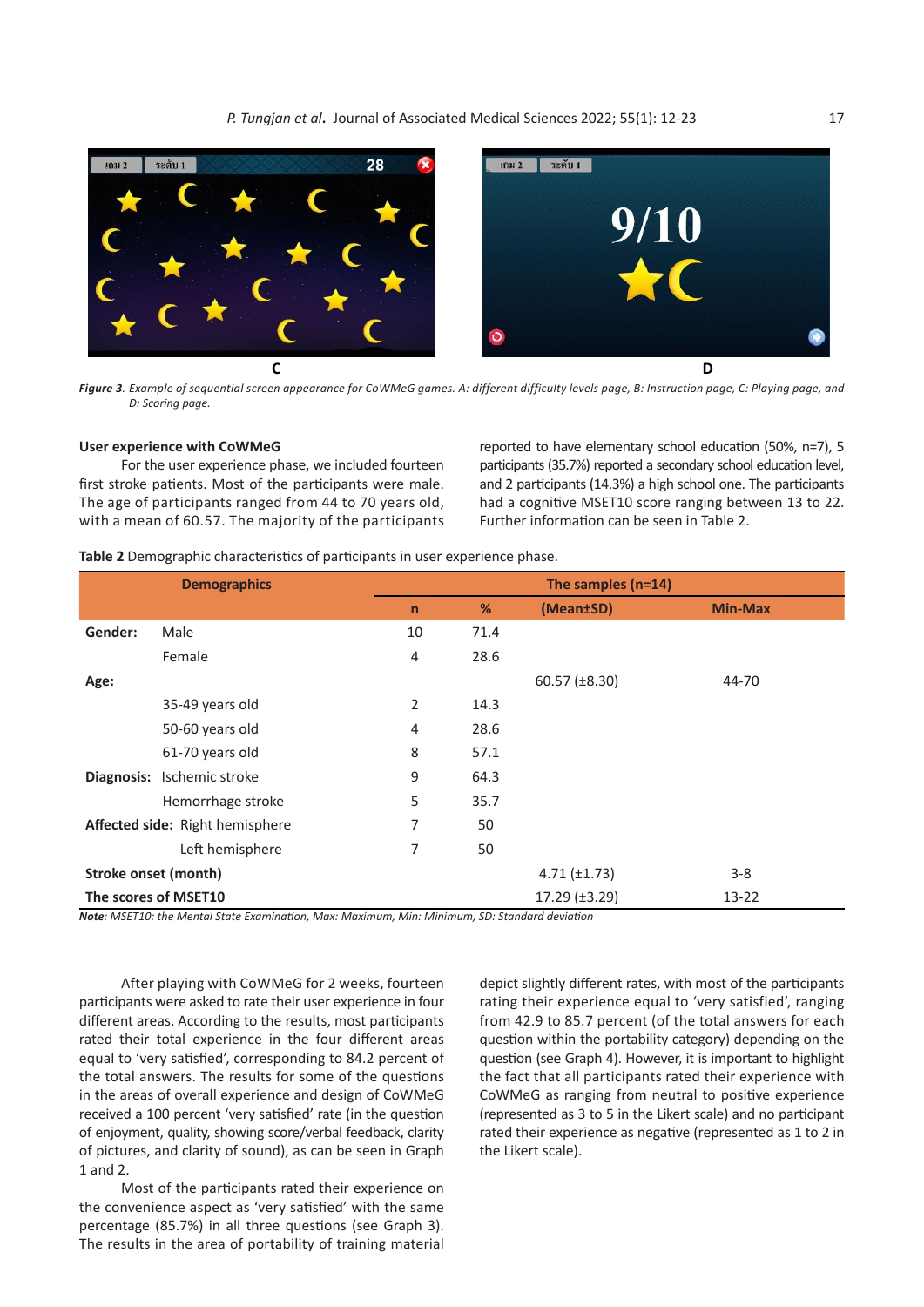#### 18 *P. Tungjan et al***.** Journal of Associated Medical Sciences 2022; 55(1): 12-23 **Graph 1** The percentage of user experience on *P. Tungjan et di*. Journal o **Graph 2** The percentage of user experience on the 2022; 55(1): 12-23



**Graph 1** The percentage of user experience on Graph 1 The percentage of user experience on

Graph 3 The percentage of user experience on **Graph 3** The percentage of user experience on convenience aspect with CoWMeG convenience aspect with CoWMeG



#### **Discussion**

In the discussion section, we are discussing two parts: the computer-based cognitive training game and the user experience with the computer-based cognitive training game (CoWMeG).

#### The computer-based cognitive training game

Computer-based interventions for cognitive impairments have become popular in recent years, and they have been **The computer-based cognitive training game** co implement in a paper-pencificask or a table-top task.<br>Lo addition to the aforementioned convenient arecent developed countries.<sup>12, 16-18</sup> The increase in popularity of  $\frac{1}{2}$  of using computer-based interventions for cognition. these computer-based interventions may present several advantages compared to conventional interventions like paper-pencil tasks or table-top tasks. Specifically, in the and was a training task to provide automatic reedback. For the first place, a computer-based solution offers flexibility and adaptability in CoMMAG we used immediate footback such adaptability in terms of task difficulty. In this regard, in fact,<br>as auditory and visual feedback on the player's actions a a specific task can automatically increase its difficulty level, ranging from easy to hard, and thus adapting to the user's individual cognitive abilities level. This approach of adaptability in the level of difficulty is also commonly found in commercial computer-based cognitive training such as PSSCogRehab solution which is also canable to guarantee an error-free software, CoTras program, Parrot software, and Cogmed QM.32, 43-45 Secondly, a computer-based solution supports easy implementation of game-like functionalities like a



**Graph 4** The percentage of user experience on a Graph 4 The percentage of user experience on a portable training material (tablet) with CoWMeG portable training material (tablet) with CoWMeG



countdown timer or processing speed during training. In general, in fact, working memory training is characterized by a storage time equal to 1 minute or less, with an input puter-based cognitive training game and the user the providge three equal to 1 minute of less, with an inputi<br>Ince with the computer-based cognitive training speed of stimuli of 20 bits per second, requiring the player ame (CoWMeG). within a specific time.46 Due to this characteristic of working memory training and its requirement of countdown timer features, processing speed training may be less convenient to implement in a paper-pencil task or a table-top task.

In addition to the aforementioned convenient aspects of using computer-based interventions for cognitive training, nese computer-based interventions may present several there are some additional advantages that we would like availages compared to conventional interventions like<br>aner-pencil tasks or table-top tasks. Specifically, in the first place of the first place, a computer-based solution allows a training task to provide automatic feedback. For example, in CoWMeG, we used immediate feedback such as auditory and visual feedback on the player's actions as specific task can automatically increase its difficulty level, in game 2, where the beeping sound accompanies the aignig from easy to hard, and thus adapting to the user state of the visual stimulus after the player touches<br>Idividual cognitive abilities level. This approach of adaptability **3** and the screen. Additionally, verbal feedback and score found in commercial second score supports and score assignments can be easily supported by a computer-based solution, which is also capable to guarantee an error-free oftware, Collras program, Parrot software, and Cogmed<br>was added by consistent environment over time, typical characteristics of digital solutions. Moreover, Schmidt et al.,<sup>25</sup> stated that it is exponentially the stimulated that the stimuli or to respond the stimuli or to respond the stimuling the stimuling of response or to the stimuling the st affle-fike functionalities like a line the usage of feedback may help to improve a patient's

**Graph 2** The percentage of user experience on the Graph 2 The percentage of user experience on e percentage or user experted<br>the design of CoWMeG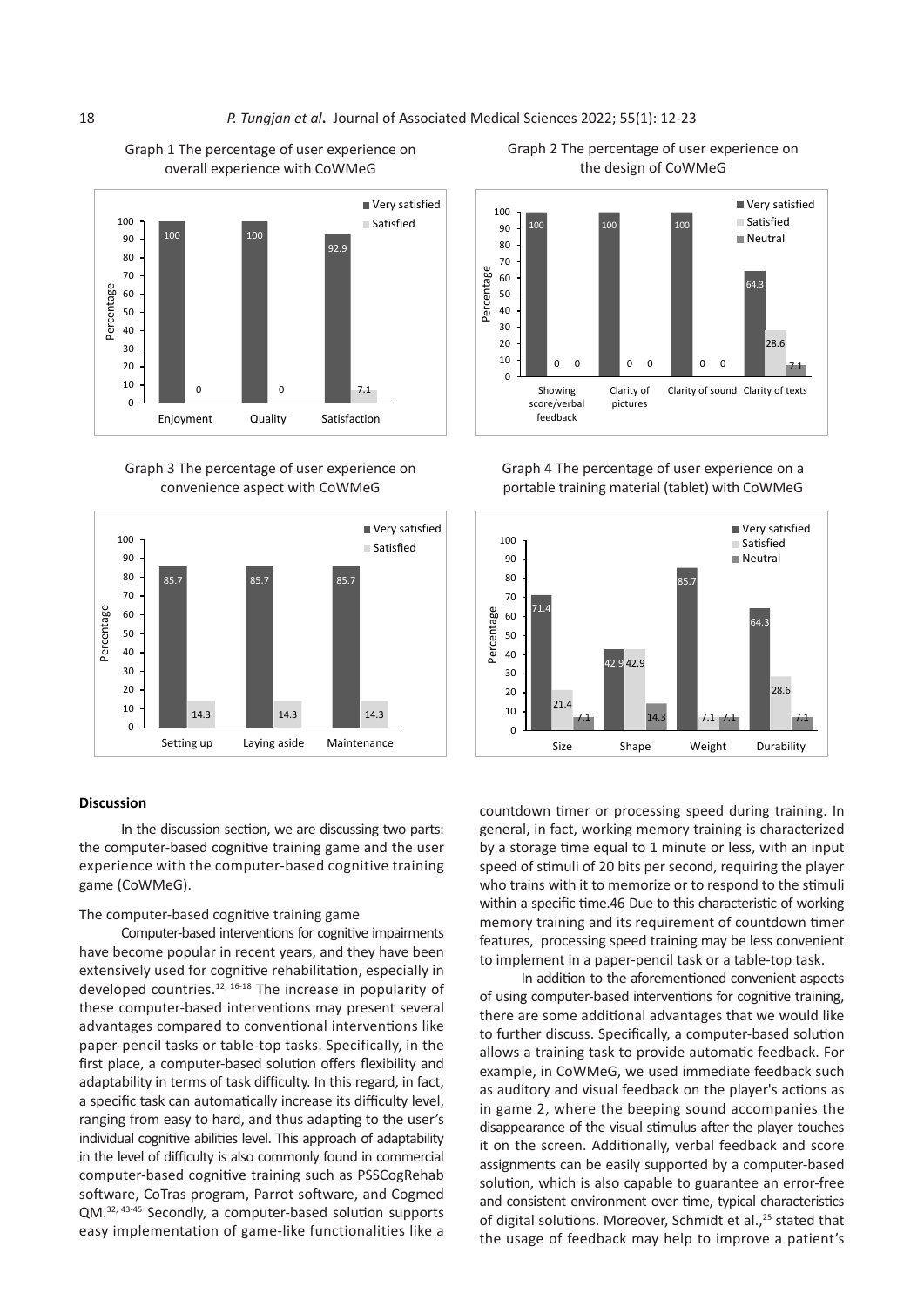self-awareness, functional task completion, and fulfill an individual's satisfaction with their performance. An additional potential advantage of computer-based training consists in its ability to enhance the accessibility to the training. Specifically, patients or players can easily install an application on their own technology devices, thus being offered the ability to train and play by themselves in any convenient setting, besides the healthcare ecosystem (like in a clinic, or in a hospital). However, we need to remind the reader that CoWMeG is not yet appropriate for being played by a player alone unless they are already familiar with its user interface design. It is also important to highlight the fact that computer-based cognitive interventions have been shown to have better effects on cognitive functions compared to conventional interventions.47-49 The reasons for this have not yet been fully investigated, but a partial explanation could reside in the advantages offered by computer-based solutions, such as increased motivation and engagement through the use of game elements or gamification (e.g., number of levels, sound, leader board, scores).<sup>50, 51</sup> Factors like immediate feedback and gamification may motivate players to put more effort into repetitive training tasks with the goal of reaching better outcomes (scores) or rewards, and thus, paving the path for their own improvement.

Furthermore, the development of computer-based cognitive training created to be appropriate for a specific target group needs to keep in consideration an important factor such as the user interface. For instance, the interface design may results very important during the development of computer-based solutions tailored for elderly people, who may be less likely to be tech-savvy, and affected by common related-age issues like dexterity impairments and sensory impairments (e.g., blurred eyesight, color vision loss, hearing impairment).<sup>20, 41</sup> Regarding the user interface, Muskens et al.<sup>41</sup> stated that elderly people prefer a lower deep hierarchy, few icons, large buttons or objects, and immediate feedback. In accordance with these suggestions, the user interface of CoWMeG has been designed with only three deep hierarchies (i.e., main page, level page, and a subsequential screen page), and with few icons for each page (e.g., next-back, try again, and close icons) - see in figure 2 and 3. Another element to keep in consideration is the button size. In this regard, the recommended minimum size of a button is 11.43 mm where 17 mm is considered a large size. $52, 53$  In alignment with these recommendations, the size of the adopted buttons in CoWMeG ranges from 12 to 60 mm, dimensions that can be considered large and appropriate for elderly people and could address their common problems, such as hand dexterity. Additionally, we used clear pictures and clear sound/texts within a color-contrasting background in order to overcome vision and hearing issues .<sup>20, 54</sup> Thus, we believe that the user interface design of CoWMeG accounts for possible age-related characteristics of the average stroke patient-user, and thus it might be said to be characterized by an 'elderly-friendly' design.

#### **User experience**

In our research work, we demonstrated that the newly developed computer-based cognitive training games (CoWMeG) may be feasible to use for training with Thai stroke patients. Regarding this, the majority of the participants in this study expressed their positive user experience with CoWMeG, rating their total overall satisfaction as 'very satisfied' (84.2 percent) and no participants expressed a negative user experience. Specifically, CoWMeG may be identified as an elderly-friendly training game, characterized by user-friendly features like the absence of deep hierarchy, few icons adoption, and large buttons.<sup>41, 52, 53</sup> We also included sensory-information input (i.e., immediate auditory and visual effects, score feedback, and using simulated real-life activities) to maximize the overall understanding, enhance motivation and engagement with the games.<sup>25, 51, 55</sup> Thus, we believe that these characteristics of CoWMeG positively contribute to the user experience outcome. This statement could be also confirmed in Graph 2, where it can be seen that all the participants were very satisfied with the usage of features such as showing the score and verbal feedback, clarity of pictures, and sound. Regarding the clarity of texts (i.e., instruction texts), the 'very satisfied' level recorded a figure of 64.3 percent, lower compared to the 100 percent figures in the other categories of Graph 2. Yet, it is important to stress the fact that even within the clarity of texts category, all the respondents reported a positive experience with CoWMeG, since all the users rated their experience in the range of 3-5 in the Likert scale, thus, positive overall. Finally, we would also like to highlight the fact that game instructions for each level were not offered only in the textual format, but they were additionally presented to the player in alternative ways such as auditory instructions, to facilitate and maximize the overall understanding of the tasks and to support also those players who may be not proficient or even not understand the Thai alphabet.

Furthermore, positive ratings for enjoyment, quality, and satisfaction with CoWMeG were reported as very high, with all participants agreeing that CoWMeG offered them a feeling of enjoyment accompanied by a perception of quality. In this regard, there was only one participant who rated their satisfaction as 'satisfied' (4 out of 5 on the Likert scale) with the rest of the participants who reported a 'very satisfied' level of experience (5 on the Likert scale - refer to Graph1). These positive user experiences could be related to the use of a computer-based solution with game-like training, where tasks are usually designed to be fun and engaging. Specifically, video games have been proven to support engagement and motivation,<sup>56, 57</sup> and besides being useful tools for the training of cognitive processes, numerous studies have demonstrated the ability of video games to offer a variety of positive emotion-triggering situations with positive effects on individuals well-being, and with a specific focus on cognitive and emotive enhancement.<sup>51, 58</sup> Moreover, video games, and gamification in activities, 'produce an emotional state induced by several factors, most important of which is fun',<sup>56</sup> supporting both engagement and motivation. Motivation is that driving force that makes people want to invest all their efforts into whatever they do and it is an essential element for having the player engaged with the game-like activities.<sup>59</sup> In general, it can be said that motivation is a fundamental element necessary for every activity someone is involved in.<sup>60</sup> Additionally, Ryan, Rigby,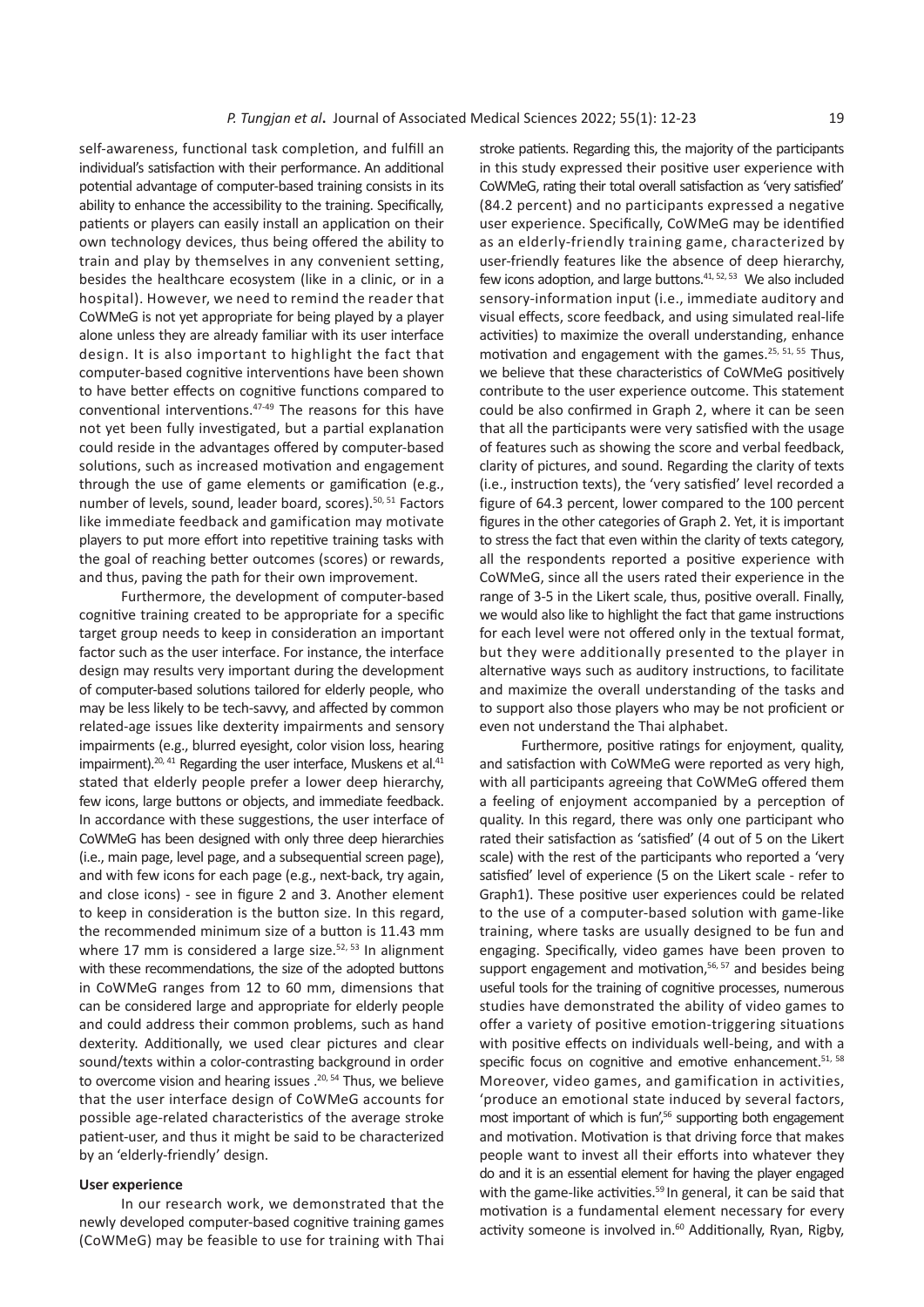and Przybylski,<sup>61</sup> showed that the need for satisfaction during playing a game leads to short-term improvements in well-being, and in general, playing videogames has positive effects on the cognitive, motivational, emotional, and social aspects of well-being.<sup>62</sup>

Furthermore, our choice to develop CoWMeG for tablets appears to be a feasible solution for being adopted by Thai stroke patients. This could be confirmed in Graphs 3 and 4, where most of the participants perceived this solution as convenient (i.e., setting up, laying aside, and maintenance) expressing a high level of satisfaction (very satisfied) with the physical characteristics of the used tablet (i.e., size, shape, weight, and durability). In fact, a tablet is usually characterized by a wider screen compared to smartphones, thus providing more space for action and wider vision while playing games. Additionally, a touch-screen solution allows players to directly act on the objects with a simple movement and touch of their fingers, thus removing the need to pass through pointing devices, like a mouse, or cumbersome interactions with a keyboard, common requirements found in laptop or table-desktop solutions. Importantly, a tablet solution enhances accessibility, allowing a player to engage with the game-like training anytime and anywhere, due to its portability nature. Moreover, computer-based cognitive training games like CoWMeG may be a solution for supporting occupational therapists in their professional activities with Thai stroke patients, especially in a clinical setting, where there may be a lack of dedicated performing areas.

Finally, it should be acknowledged that the participants in this study were stroke patients who have cognitive MSET10 scores between 13 and 22. Thus, using CoWMeG with stroke patients who have cognitive MSET10 scores lower than 13 may show different results on user experience because the game tasks might be too hard for the players' cognitive abilities. Investigation of CoWMeG for being used with those who have cognitive MSET10 lower than 13 may be needed. However, we assume that CoWMeG may be feasible to use also with those patients who have MSET 10 scores lower than 13 due to the fact that our game was designed based on a number of stimuli (that needs to be remembered by the players) ranging between a minimum of 1 and a maximum of 7±2.<sup>63</sup> Additionally, we do believe that cognitive abilities are not the only element to account, but therapists should also keep in consideration the user's previous technology-related experience, especially during the first time playing. However, Kueider et al.,<sup>64</sup> stated that most computer-based cognitive training does not require tech-savviness for completing the tasks. This might also be seen in CoWMeG where the player needs to perform relatively simple actions like touching, moving, or dragging target objects on the screen in accordance with the game instructions. On the last note, it is important to remind that skin dryness (commonly found in elderly people) could lead to unresponsiveness when touching the screen. This problem could be easily overcome with the usage of a tablet pen.

#### **Limitation and future research**

The computer-based cognitive training game (CoWMeG) developed in this study was used with Thai stroke patients who were familiar or had previous related experience with using technology tools (e.g., laptop, tablet, and smartphone), and had cognitive MSET scores between 13 and 22. Different results may be obtained with users who are not familiar with technology, and with stroke patients who have cognitive MSET10 scores lower than 13. Future research could focus on testing the usage of CoWMeG with patients with different cognitive function impairments, and different technology-based experience backgrounds. In addition, future investigation on the effectiveness of CoWMeG is needed mainly on its effects on working memory and occupational performance.

#### **Conclusion**

In this research work, we focused on the development of a computer-based cognitive training game and on measuring its feasibility for being used with Thai stroke patients who have cognitive impairments. The newly computer-based cognitive training game, named CoWMeG, consists of a total of ten working memory games. Each game has different difficulty levels with each level consisting of three subsequential screen pages (e.g., instruction, playing, and scoring screen pages). CoWMeG is considered as a game-like training that uses simulated real-life activities whose design is based on the Thai ecosystems (e.g., language and activities). The results on the user experience indicate that CoWMeG may be feasible for being used with Thai stroke patients who have cognitive impairments.

#### **Conflict of interest**

All authors declare no personal or professional conflicts of interest relating to any aspect of this study.

#### **Ethic approval**

This research project was approved by the Research Ethics Committee of Faculty of Associated Medical Science at Chiang Mai University, Thailand with study code: AMSEC-63EX-041, ethic clearance number:371/2020, and by the Human Ethics Committee of Buriram Hospital, with ethic clearance number 6/2563.

#### **Acknowledgements**

We would like to thank Mr. Vong Emsamboramy and Mr. Sovutha Yi, for their time invested in the game development phase and thanks to the stroke patients who agreed to participate in this research. We are also grateful to the medical director of Buriram Hospital who gave permission to recruit patients for this study. Finally, we offer special thanks to the Faculty of Associated Medical Sciences, Chiang Mai University who funded this research.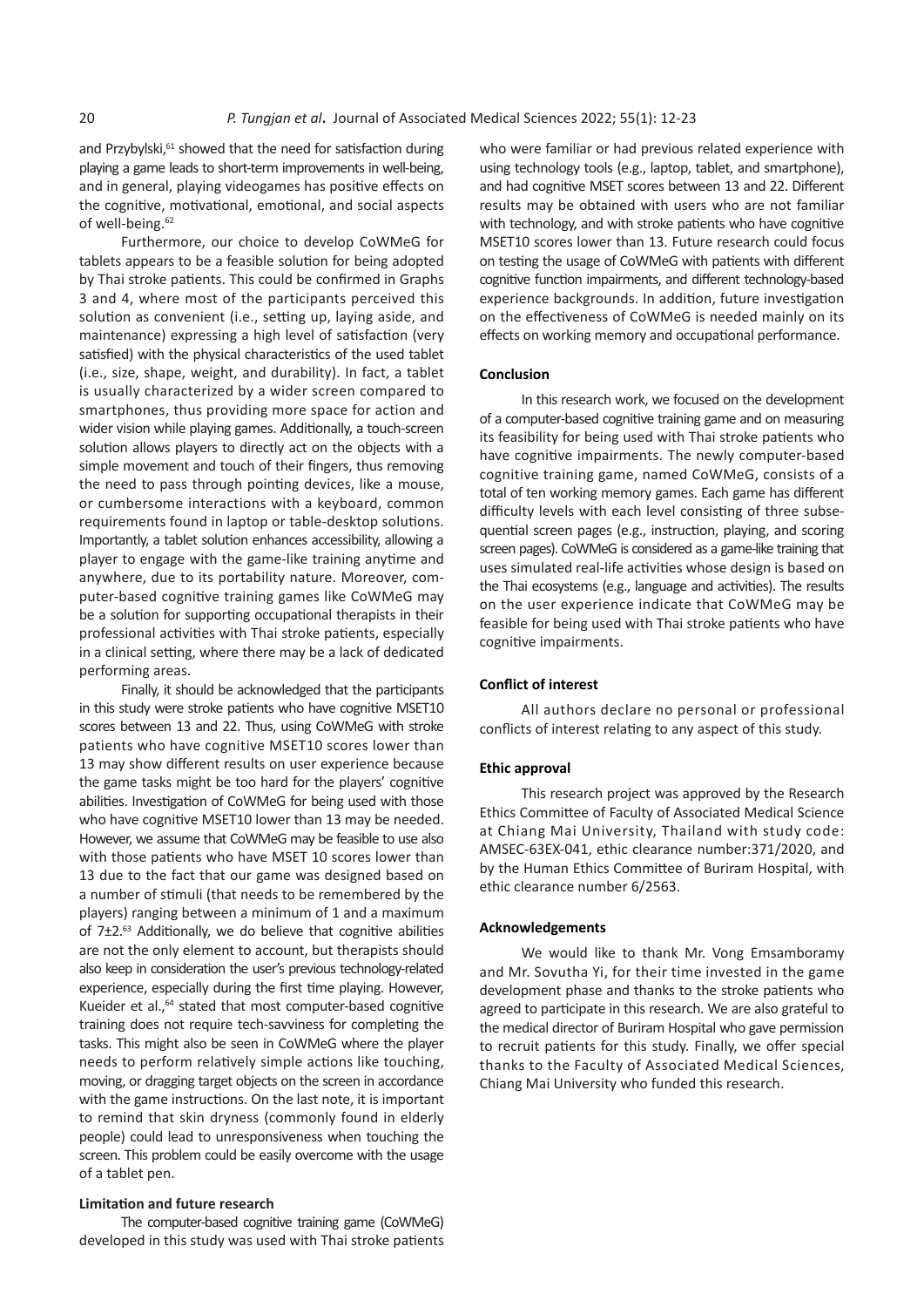#### **References**

- [1] Division of Non-Communication Diseases [Internet]. Number and mortality rate of non-communicable diseases 2016 - 2018 [cited 2019 November 4]. Available from: http://www.thaincd.com/2016/mission/ documents-detail.php?id=13653&tid=32&gid=1-020
- [2] Katan M, Luft A. Global Burden of Stroke. Semin Neurol. 2018; 38(2): 208-11.
- [3] Wolfe CD. The impact of stroke. Br Med Bull. 2000; 56(2): 275-86.
- [4] Yousufuddin M, Young N. Aging and ischemic stroke. Aging. 2019; 11(9): 2542-4.
- [5] Yi X, Luo H, Zhou J, Yu M, Chen X, Tan L, et al. Prevalence of stroke and stroke related risk factors: A population based cross sectional survey in southwestern China. BMC Neurol. 2020; 20(1): 5.
- [6] Suwanwela NC. Stroke epidemiology in Thailand. J Stroke. 2014; 16(1): 1-7.
- [7] Bartels MN, Duffy CA, Beland HE. Pathophysiology, medical management and acute rehabilitation of stroke survivors. In: Gillen G, editor. Stroke rehabilitation: A function-based approach. 4<sup>th</sup> ed. St. Louis, Miss: Elsevier; 2016. p. 2-45.
- [8] Sun J-H, Tan L, Yu J-T. Post-stroke cognitive impairment: Epidemiology, mechanisms and management. Annals of translational medicine. 2014; 2(8): 80-.
- [9] Mani K, Cater B, Hudlikar A. Cognition and return to work after mild/moderate traumatic brain injury: A systematic review. Work. 2017; 58(1): 51-62.
- [10] Tatemichi TK, Desmond DW, Stern Y, Paik M, Sano M, Bagiella E. Cognitive impairment after stroke: frequency, patterns, and relationship to functional abilities. J Neurol Neurosurg Psychiatry. 1994; 57(2): 202-7.
- [11] Cicerone KD, Goldin Y, Ganci K, Rosenbaum A, Wethe JV, Langenbahn DM, et al. Evidence-based cognitive rehabilitation: Systematic review of the literature from 2009 through 2014. Arch Phys Med Rehabil. 2019; 100(8): 1515-33.
- [12] De Luca R, Calabrò RS, Bramanti P. Cognitive rehabilitation after severe acquired brain injury: Current evidence and future directions. Neuropsychol Rehabil. 2018; 28(6): 879-98.
- [13] Chaiwong P, Rattakorn P, Munkhetvit P. Effects of cognitive training program on cognitive abilities and quality of life in elderly with suspected dementia. Journal of Associated Medical Sciences. 2015; 48(3): 182-91.
- [14] Khanthee R, Dhippayom JP, Munkhetvit P. Effects of cognitive training program on cognitive abilities in stroke patients. Journal of Associated Medical Sciences. 2016; 49(3): 298-306.
- [15] Pratoomtan D, Rattakorn P, Munkhetvit P. Effect of home-based cognitive training kit and satisfaction of elderly with mild cognitive impairment. The Journal of Occupational Therapist Association of

Thailand. 2013; 18(3): 35-46.

- [16] Zoltan B. The use of computers and computerized technology in visual, perceptual, and cognitive retraining. In: Zoltan B, editor. Vision, perception, and cognition: A manual for the evaluation and treatment of the adult with acquired brain injury 4th ed. Thorofare, NJ: SLACK; 2007. p. 311-7.
- [17] Cho H-Y, Kim K-T, Jung J-H. Effects of computer assisted cognitive rehabilitation on brain wave, memory and attention of stroke patients: A randomized control trial. J Phys Ther Sci. 2015; 27(4): 1029-32.
- [18] Åkerlund E, Esbjörnsson E, Sunnerhagen KS, Björkdahl A. Can computerized working memory training improve impaired working memory, cognition and psychological health? Brain Inj. 2013; 27(13-14): 1649-57.
- [19] Cicerone KD, Langenbahn DM, Braden C, Malec JF, Kalmar K, Fraas M, et al. Evidence-based cognitive rehabilitation: Updated review of the literature from 2003 through 2008. Arch Phys Med Rehabil. 2011; 92(4): 519-30.
- [20] Caprani N, O'Connor N, Gurrin C. Touch screens for the older user. In: Cheein FAA, editor. Aisstive Technologies: InTech; 2012. p. 96-118.
- [21] Mitzner TL, Boron JB, Fausset CB, Adams AE, Charness N, Czaja SJ, et al. Older adults talk technology: technology usage and attitudes. Comput Human Behav. 2010; 26(6): 1710-21.
- [22] Fager SK, Burnfield JM. Patients' experiences with technology during inpatient rehabilitation: opportunities to support independence and therapeutic engagement. Disabil Rehabil Assist Technol. 2014; 9(2): 121-7.
- [23] Thaivon T, Munkhetvit P. Effects of applications on computer tablet for cognitive training in stroke patients. ASEAN J Rehabil Med. 2020; 30(2): 47-53.
- [24] Juul J, editor The game, the player, the world: Looking for a heart of gameness. Digital Games Research Conference; 2003; University of Utrecht, The Netherlands.
- [25] Schmidt J, Lannin N, Fleming J, Ownsworth T. Feedback interventions for impaired self-awareness following brain injury: A systematic review. J Rehabil Med. 2011; 43(8): 673-80.
- [26] Benson J, Clark F. A guide for instrument development and validation. Am J Occup Ther. 1982; 36(12): 789-800.
- [27] Ward ME, De Brún A, Beirne D, Conway C, Cunningham U, English A, et al. Using co-design to develop a collective leadership intervention for healthcare teams to improve safety culture. Int J Environ Res Public Health. 2018; 15(6): 1182.
- [28] Wall KJ, Cumming TB, Koenig ST, Pelecanos AM, Copland DA. Using technology to overcome the language barrier: The cognitive assessment for aphasia app. Disabil Rehabil. 2018; 40(11): 1333-44.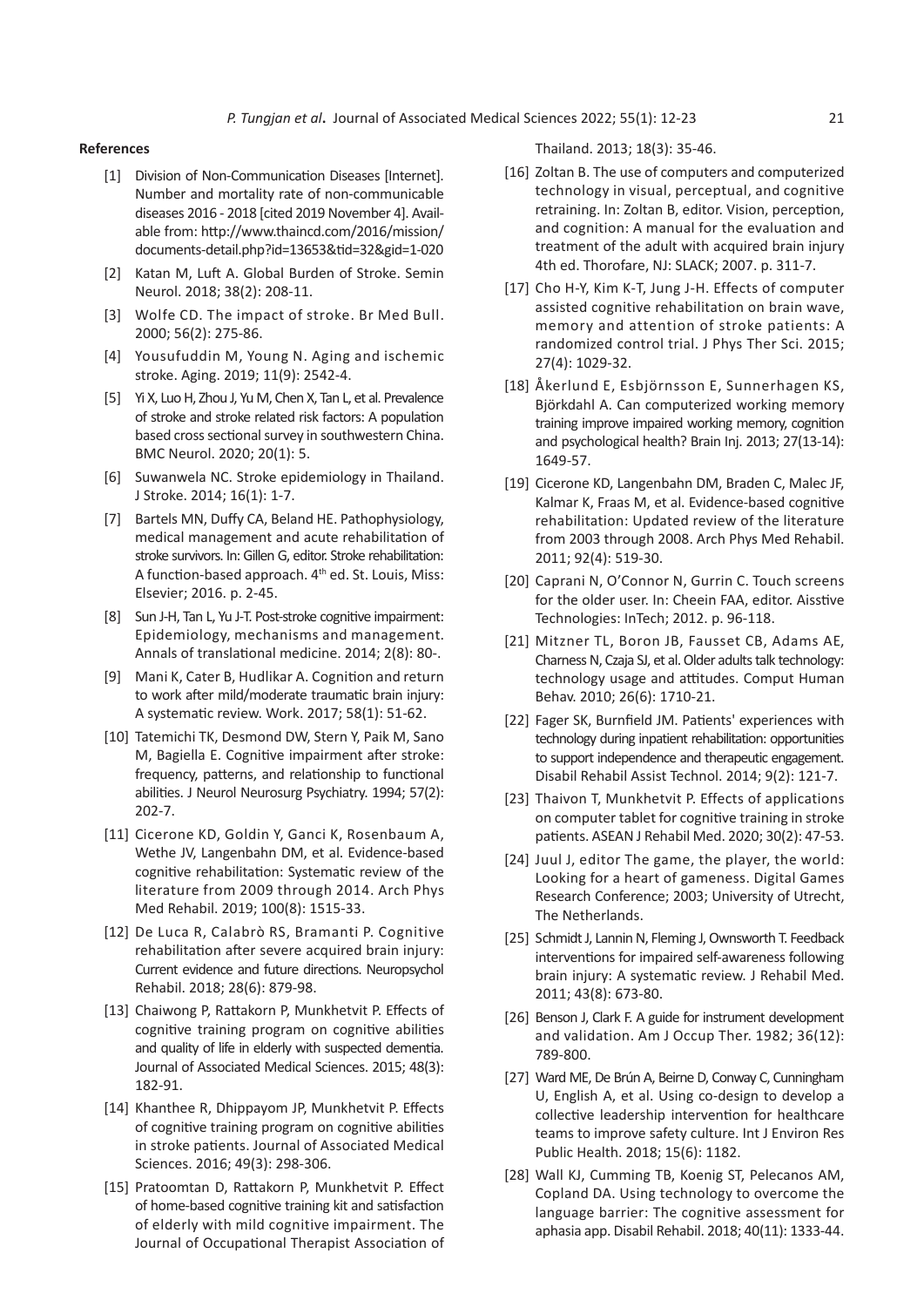- [29] Forsyth K, Taylor RR, Kramer JM, Prior S, Richie L, Whitehead J, et al. The model of human occuaption. In: Boyt Schell BA, Gillen G, Scaffa ME, editors. Willard & Spackman's occupational therapy 12<sup>th</sup> ed. Philadelphia: Wolters Kluwer Health/Lippincott Williams & Wilkins; 2014. p. 505-26.
- [30] Toglia JP. A dynamic interactional approach to cognitive rehabilitation. In: Katz N, editor. Cognition & occupation across the life span: Models for intervention in occupational therapy. 2<sup>nd</sup> ed. Bethesda, MD: American Occupational Therapy Association; 2005. p. 29-72.
- [31] Björkdahl A, Akerlund E, Svensson S, Esbjörnsson E. A randomized study of computerized working memory training and effects on functioning in everyday life for patients with brain injury. Brain Inj. 2013; 27(13-14): 1658-65.
- [32] Johansson B, Tornmalm M. Working memory training for patients with acquired brain injury: Effects in daily life. Scand J Occup Ther. 2012; 19(2): 176-83.
- [33] Lundqvist A, Grundström K, Samuelsson K, Rönnberg J. Computerized training of working memory in a group of patients suffering from acquired brain injury. Brain Inj. 2010; 24(10): 1173-83.
- [34] Vallat C, Azouvi P, Hardisson H, Meffert R, Tessier C, Pradat-Diehl P. Rehabilitation of verbal working memory after left hemisphere stroke. Brain Inj. 2005; 19(13): 1157-64.
- [35] Vallat-Azouvi C, Pradat-Diehl P, Azouvi P. Rehabilitation of the central executive of working memory after severe traumatic brain injury: Two single-case studies. Brain Inj. 2009; 23(6): 585-94.
- [36] Baddeley A. Working memory: theories, models, and controversies. Annu Rev Psychol. 2012; 63(1): 1-29.
- [37] Takeuchi H, Taki Y, Hashizume H, Sassa Y, Nagase T, Nouchi R, et al. Effects of training of processing speed on neural systems. J Neurosci. 2011; 31(34): 12139-48.
- [38] Vallat-Azouvi C, Pradat-Diehl P, Azouvi P. Modularity in rehabilitation of working memory: A single-case study. Neuropsychol Rehabil. 2014; 24(2): 220-37.
- [39] Munkhetvit P. Theory and basic knowledge in evaluation. In: Munkhetvit P, editor. Occupational therapy evaluation Chaing Mai: Siampimnana; 2017. p. 1-24.
- [40] Unity. Unity game engine 2020 [cited 2021 July 16]. Available from: https://unity3d.com/.
- [41] Muskens L, van Lent R, Vijfvinkel A, van Cann P, Shahid S, editors. Never too old to use a tablet: designing tablet applications for the cognitively and physically impaired elderly2014; Cham: Springer International Publishing.
- [42] The Dementia Association of Thailand. Mission : Leader of dementia prevention and care in asia. Newsletter No10. 2018.
- [43] Psychological Software Service Inc. Cognitive rehabilitation therapy system: PSSCogRehab 2012 [cited 2021 August 5]. Available from: http://www. psychological-software.com/psscogrehab.html.
- [44] Park J-H, Park J-H. The effects of a Korean computer-based cognitive rehabilitation program on cognitive function and visual perception ability of patients with acute stroke. J Phys Ther Sci. 2015; 27(8): 2577-9.
- [45] Li K, Robertson J, Ramos J, Gella S. Computer-based cognitive retraining for adults with chronic acquired brain injury: A pilot study. Occup Ther Health Care. 2013; 27(4): 333-44.
- [46] Chellappan K, Mohsin NK, Ali SHBM, Islam MS, editors. Post-stroke brain memory assessment framework. 2012 IEEE-EMBS Conference on Biomedical Engineering and Sciences; 2012 17-19 Dec. 2012.
- [47] Fernandez E, Bergado Rosado JA, Rodriguez Perez D, Salazar Santana S, Torres Aguilar M, Bringas ML. Effectiveness of a computer-based training program of attention and memory in patients with acquired brain damage. Behav Sci (Basel). 2017; 8(1): 4.
- [48] Hagovská M, Dzvoník O, Olekszyová Z. Comparison of two cognitive training programs with effects on functional activities and quality of life. Res Gerontol Nurs. 2017; 10(4): 172-80.
- [49] Man DW, Chung JC, Lee GY, Evaluation of a virtual reality-based memory training programme for Hong Kong Chinese older adults with questionable dementia: a pilot study. Int J Geriatr Psychiatry. 2012; 27(5): 513-20.
- [50] Faucounau V, Wu YH, Boulay M, De Rotrou J, Rigaud AS. Cognitive intervention programmes on patients affected by mild cognitive impairment: a promising intervention tool for MCI? J Nutr Health Aging. 2010; 14(1): 31-5.
- [51] Lumsden J, Edwards EA, Lawrence NS, Coyle D, Munafò MR. Gamification of cognitive assessment and cognitive training: A systematic review of applications and efficacy. JMIR Serious Games. 2016; 4(2): e11.
- [52] Guerreiro T, Nicolau H, Jorge J, Gonçalves D, editors. Towards accessible touch interfaces. 12<sup>th</sup> international ACM SIGAC-CESS conference on computers and accessibility; 2010; ACM.
- [53] Jin Z, Plocher T, Kiff L. Touch screen user interfaces for older adults: Button size and spacing. In: Stephanidis C, editor. Human computer interaction coping with diversity. 4554. Heidelberg: Springer; 2007. p. 933-41.
- [54] Muskens L, Lent Rv, Vijfvinkel A, Cann P, Shahid S, editors. Never too old to use a tablet: Designing tablet applications for the cognitively and physically impaired elderly. International Conference on Computers for Handicapped Persons; 2014.